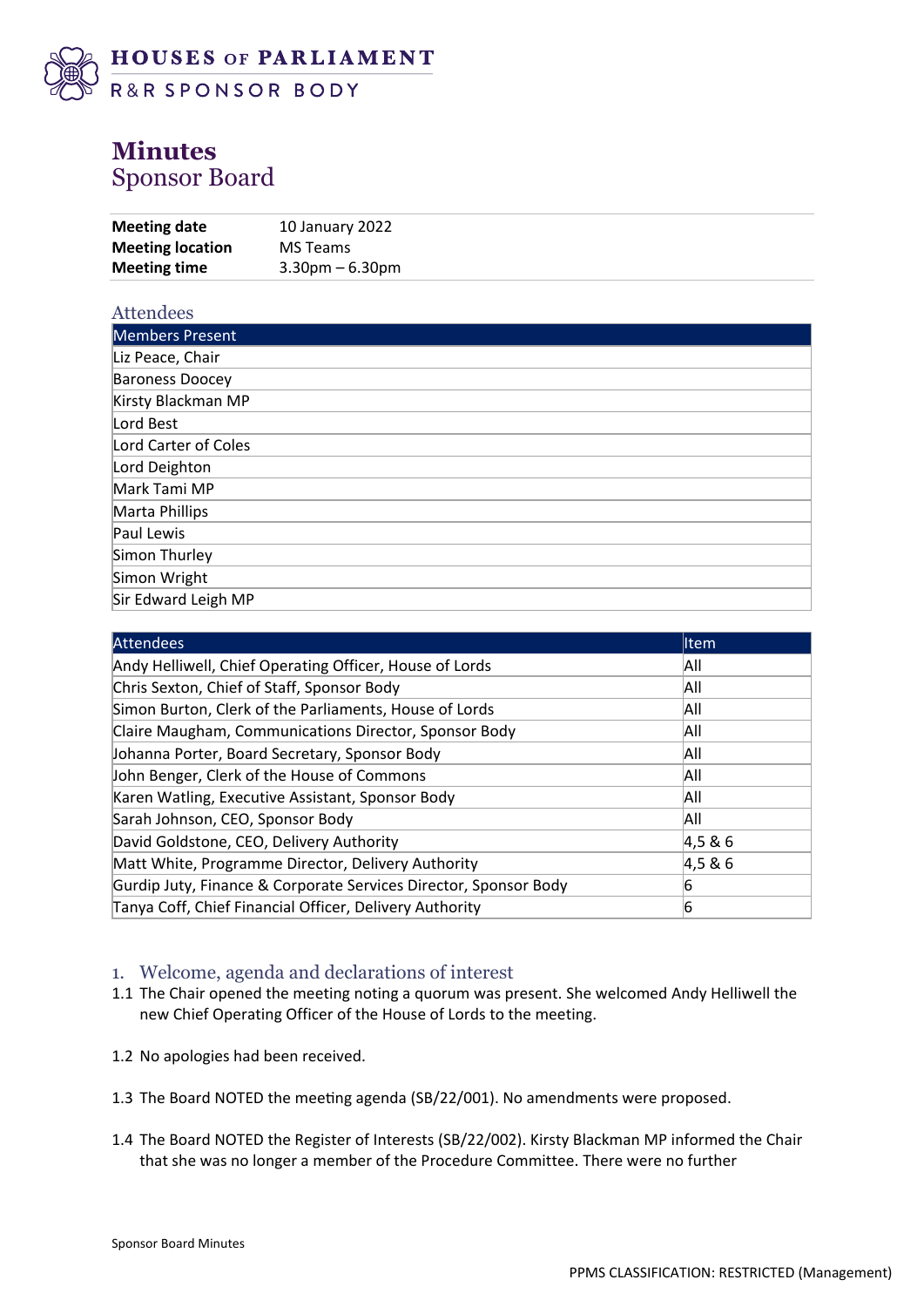**HOUSES OF PARLIAMENT** 



## R&R SPONSOR BODY

declarations of interest made relevant to the items on the agenda, except where previously disclosed.

### 2. Minutes of the previous meeting and matters arising

- 2.1 It was requested that paragraph 4.2.5 be updated to reflect that work would continue in line with the provisions laid out in the Parliamentary Building (restoration & Renewal) Act 2019 as well as the strategic objectives agreed as part of the Strategic Review.
- 2.2 **DECISION:** The Board APPROVED the minutes of the meeting held on 6 December 2021 (SB/22/003) subject to the proposed amendment as an accurate record of the meeting. The minutes would be signed electronically on behalf of the Chair.
- 2.3 **DECISION**: The Board NOTED the progress against the action log (SB/22/004) since the last meeting; both items had been closed since the papers had been published.

#### 3. Sponsor Body Progress Report (SB/22/004)

Period: December 2021 **Official:** Sarah Johnson, CEO, Sponsor Body

- 3.1 The Chief Executive highlighted the key points from the Sponsor Body Progress Report for December 2021 noting that good progress was being made on Parliament's User Requirements, with strategic requirements to be proposed for agreement by both House Commissions later in January. The completion of the requirements work would be an important step and enable initial deliverability and benefits assessments to be completed by March 2022.
- 3.2 An informal meeting with representatives from both House Commissions had met just before Christmas to discuss R&R matters. A further informal meeting was due to take place in January.
- 3.3 Work had begun to establish the route for approval of the Programme Business Case (PBC) through both Houses; detail would be included within the Sponsor Body progress report as it became available.
- 3.4 The House of Commons Decant Project Sponsor Board had been convened; the Clerk of the House of Commons said that the Board would build on the decant work that had already taken place and that he was expecting a briefing ahead of the Commission Meeting on 24 January. The Chief of Staff of the Sponsor Body was a member of the Project Sponsor Board and met with the House of Commons Senior Responsible Owner (SRO); he would provide the Sponsor Board with a full brief after attending the next meeting.
- 3.5 The Board were assured that the Programme had been working on the House of Commons Decant Project in collaboration with Parliamentary colleagues; including looking at full decant options. Once the Programme had a clear steer on decant the work schedule would be refined. It was clarified that the decant of members and staff of the House of Commons was the responsibility of that House; however, it was agreed that the decant was a major interface and risk for the R&R programme.
- 3.6 The CEO informed the Board that some planned survey work within the House of Lords had been cancelled at short notice in the run up to Christmas. The team would be working closely with the Lords Administration on the future survey schedule. The intrusive survey framework would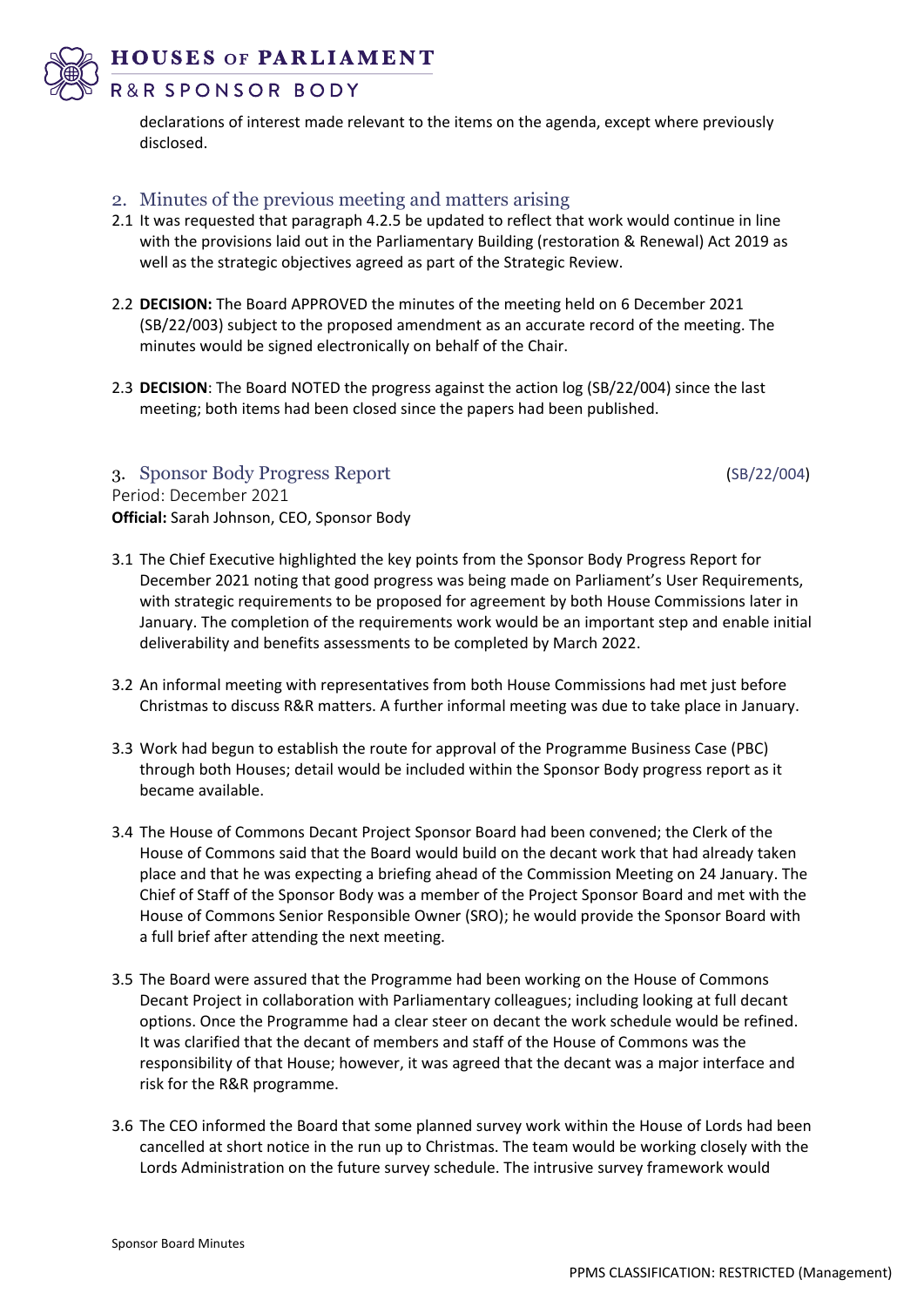

### R&R SPONSOR BODY

commence in March if the welfare locations could be agreed in time. Site access and working around two sitting Parliaments continued to present a challenge to completing the required survey work for the Programme Business Case.

3.7 **DECISION:** The Board NOTED the Sponsor Body Progress Report for December 2021.

### 4. DA Programme Executive Summary

Period: November 2021 (SB/22/005)

- **Officials:** David Goldstone, CEO, Delivery Authority Matt White, Programme Director, Delivery Authority
- 4.1 The CEO of the Delivery Authority (DA) summarised the key points in the Executive Summary. The CEO hoped that issues raised previously in relation to the location of welfare facilities for surveys on the Palace site, and access to carry out previously agreed asbestos surveys, were near to resolution.
- 4.2 In response to a question from a Board member, the Chief of Staff of the Sponsor Body reported that the challenges with the Heritage Collections Decant Project were due to the differing views on that project's objectives. The Parliamentary Collections Team wanted a long-term storage and conservation facility whereas the Programme needed to remove the items to begin work. He said that Parliament would complete an options appraisal and provide the Programme with a clear mandate by the end of March 2022. The Programme would, in the meantime continue its work on condition surveys and the packing, removal and transport requirements for the collections.
- 4.3 The CEO of the DA reiterated his concern that if the information was not received by the end of March both the Programme Business Case (PBC) and the timely removal of the collections ahead of advanced works within the Palace were at risk.
- 4.4 The Board were assured that teams working on the Heritage Decant Project, both within the Programme and Parliament had the right knowledge and expertise to reach a conclusion as to how to proceed.
- 4.5 **DECISION**: The Board NOTED the DA Programme Report Executive Summary & Programme Report for November 2021.

## 5. Initial Assessment of Cost & Schedule: Next Steps (SB/22/006)

**Official:** Sarah Johnson, CEO, Sponsor Body

- 5.1 The CEO introduced the item, noting the steps that needed to be taken to present the findings to both House Commissions. She reminded members that the findings outlined an initial position on the emerging cost and schedule only; there is extensive work still to be undertaken and the details would be refined significantly before the PBC was completed.
- 5.2 The Programme Director said that the DA were reviewing the proposed decant period and looking at several options that might provide opportunities for a reduction in both cost and schedule length including:
	- Whether the schedule could be made more efficient by such means as optimising shift patterns to give longer working hours.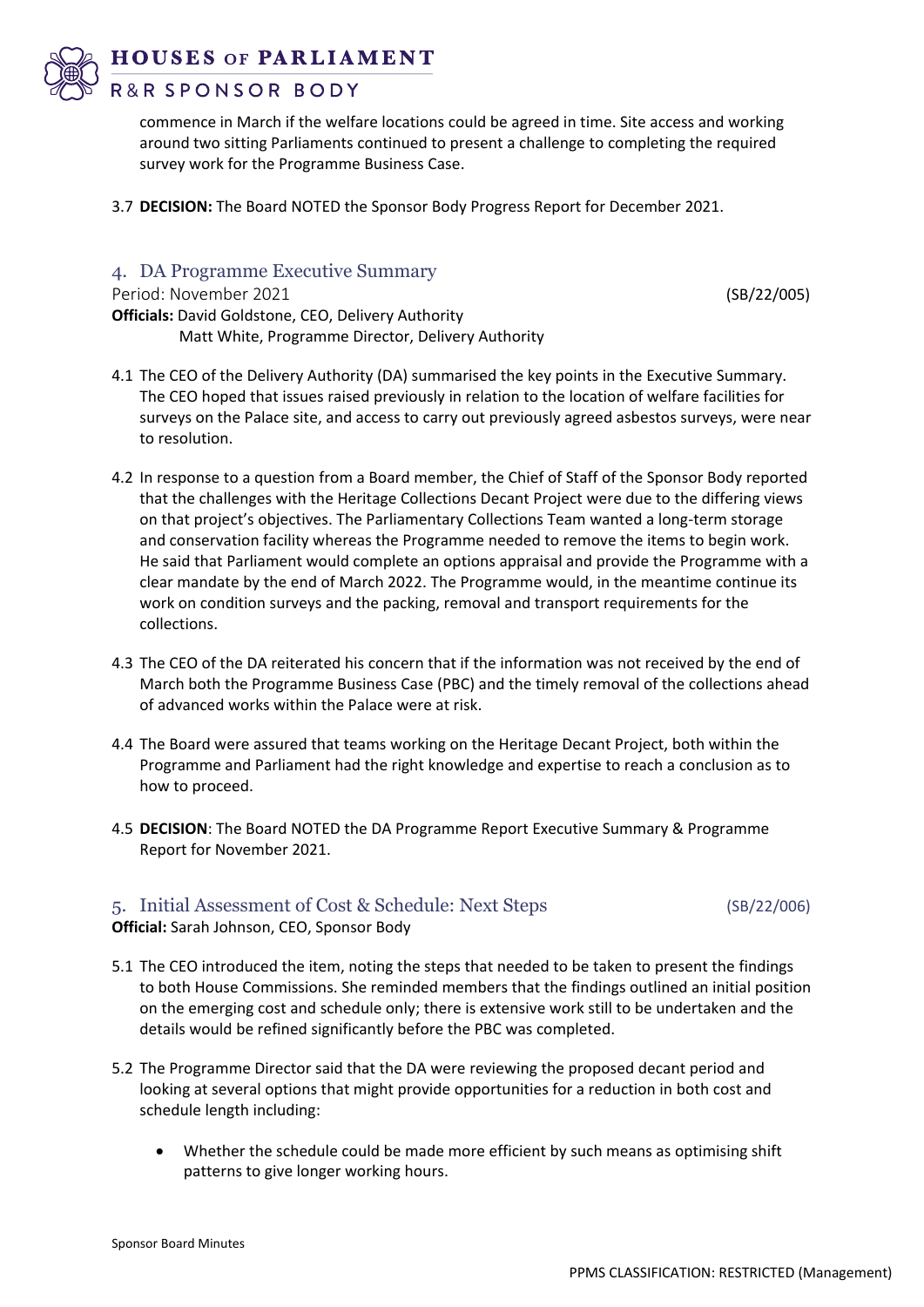**HOUSES OF PARLIAMENT** 



- R&R SPONSOR BODY
	- If the Palace could be re-zoned to allow for similar work to be done concurrently across different zones.
	- Increased activity in the advanced works phase of the Programme.
- 5.3 Scope refinement was also being considered, although it was noted that whilst a reduction in scope would save time it would also impact on the overall benefits the Programme would deliver. Changes to scope or requirements would have to be confirmed by Parliament. The findings of this work would be available to the Sponsor Body at the end of February.
- 5.4 The Board welcomed the additional scrutiny on the emerging cost and schedule; but were concerned that it may not be possible to find a way to significantly reduce the proposed period of decant to the extent that it would be acceptable to Parliament.
- 5.5 A range of views were expressed regarding the Continued Presence option. Many members of the Board remained concerned about the cost, schedule and risk impacts associated with a Continued Presence.
- 5.6 The Board discussed at length the most appropriate way to present the information to the House Commissions. It was agreed that the CEO would provide an update to the Commissions based on the information presented to the Sponsor Board at the 6 December Meeting. The report on Continued Presence would also be included. A further update would be provided once the work on opportunities to refine the schedule and scope had been completed at the end of February.
- 5.7 **DECISION:** The Board did not approve the recommendations outlined in paragraph 14 (A-D) of the paper but agreed that information should be shared with the House Commissions.

## 6. Main Estimate 2022/23 and Phase 1 Expenditure Limit (SB/22/007)

**Officials:** Gurdip Juty, Finance & Corporate Services Director, Sponsor Body Tanya Coff, Chief Financial Officer, Delivery Authority

- 6.1 The CEO of the Sponsor Body introduced the paper noting that the plans had been prepared on the basis of no further work on Continued Presence. The information needed to be considered by a number of Committees in both Houses before it could be formally submitted to the Estimates Commission.
- 6.2 The Board requested that the decision be amended so that the Main Estimate be noted rather than approved. The Board would revisit the decision once the House Commissions had provided feedback on the emerging cost & schedule and continued presence report.
- 6.3 **DECISION:** The Board NOTED the updated Phase 1 Expenditure Limit for the remaining period from April 2022 to June 2023 and the Main Estimate total for 2022-23 for submission to the House Commissions and Estimates Commission.

### 7. Papers for Noting

The Board NOTED but did not discuss the following papers at its meeting.